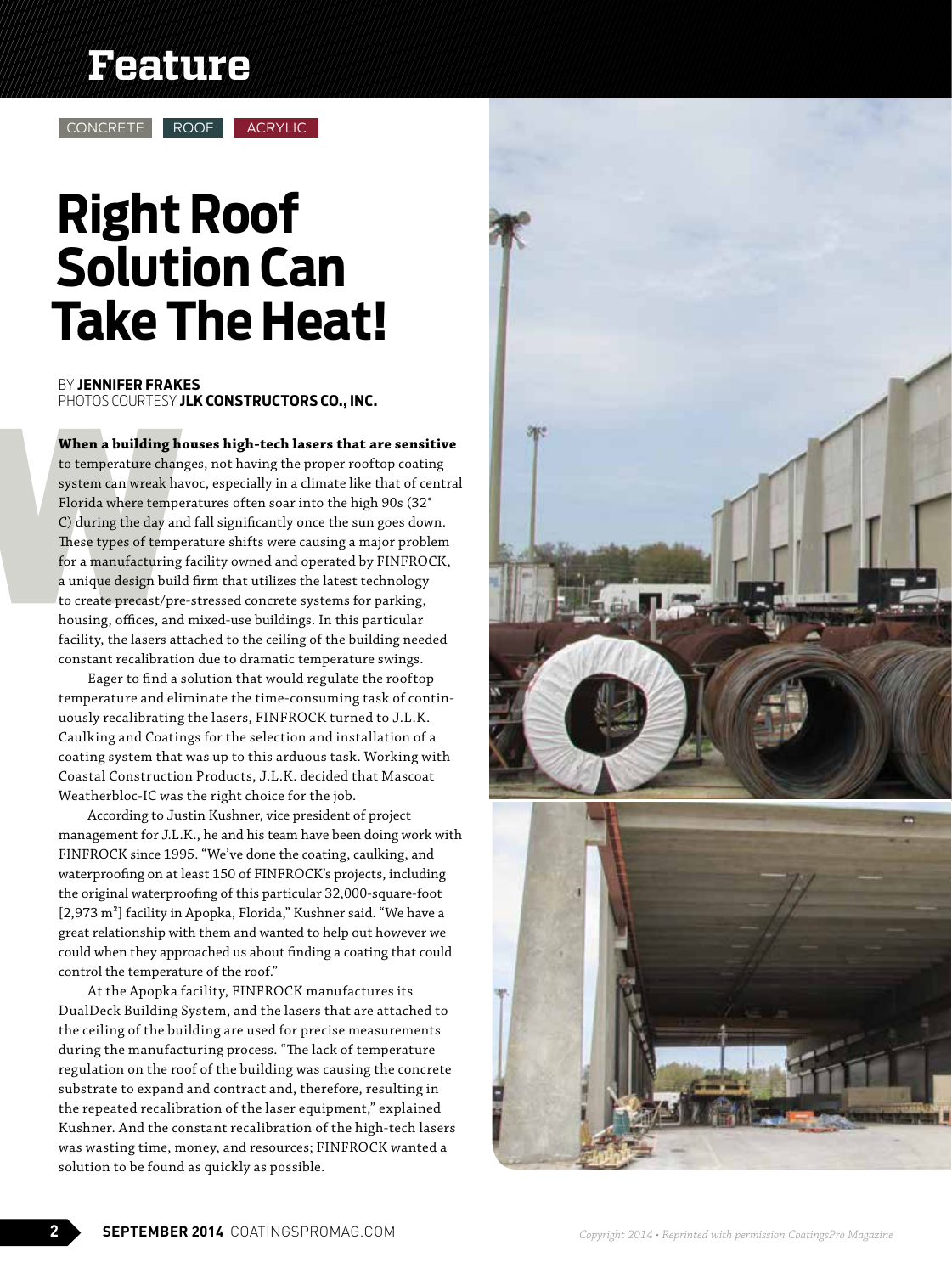





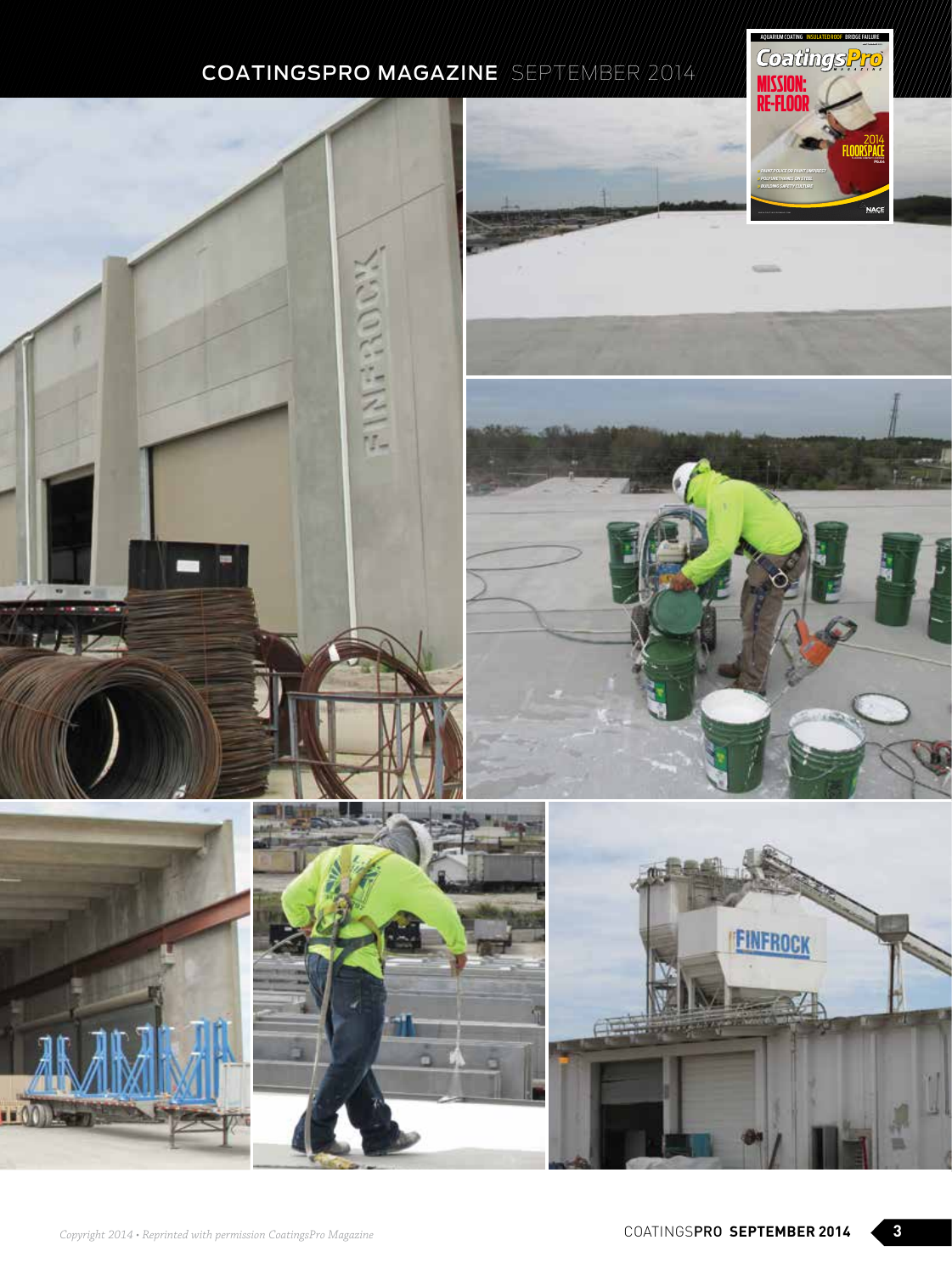## Right Roof Solution

At this point, Kushner and the J.L.K. team knew that they needed to call in specialists that could recommend the right product for the job. "As applicators, we don't ever want to assume that we know everything about every coating that's on the market. We like to rely on our resources to help us determine the best product for a particular situation," said Kushner. In this case, their best resource was Coastal Construction Products, one of the southeast's largest independent distributors of sealants, waterproofing, concrete repair, and fire protection.

According to Kushner, Coastal Construction is an authority when it comes to learning about new and innovative products in the coatings industry, so he was confident that they would have a solution for FINFROCK's rooftop temperature differential issue. "Coastal Construction recommended Mascoat's WeatherBloc-IC for the job," said Kushner. Although J.L.K. had not worked with the product before, they were open to trying Mascoat's thermal insulation product.

## Trial Run

Mascoat's WeatherBloc-IC is formulated from an advanced system of air-encapsulated ceramic particles suspended in an acrylic binder. It is a water-borne coating that provides protection for substrates requiring thermal insulation. The chemical make-up of the coating and its microscopic particle structure allow it to reduce thermal transfer and stabilize rooftop and building temperatures by reflecting 85 percent of the radiant heat gain back into the environment. "The coating seemed to be the perfect choice for the job, but we wanted to be completely certain before we applied it to the entire rooftop, especially given the size of the facility and the fact that we had never installed the product before," said Kushner.

The J.L.K. team met with representatives from Mascoat, Coastal Construction, and FINFROCK and decided to do a trial run on a section of the building prior to applying the coating to the roof. The crew pressure washed four "double T" concrete panels out of the 40 that exist on the roof. Then they applied the WeatherBloc-IC coating using an airless sprayer at a dry film thickness of 20 mils (508 microns). Once the coating had cured, it was time to measure the temperature on the underside of the panels that received the coating and compare those readings with ones taken on the underside of the non-coated panels. During the time of the testing, it is important to note that the average air temperature was 85° F (29° C).

"Using a temperature gun, we took readings for the 10 percent of the roof area that received the application of Mascoat WeatherBloc-IC. Those areas consistently had readings of 71, 72, or 73° F [21, 22, or 23° C]. These results were amazing, especially when compared to the readings that we got for the uncoated sections of the roof. Those temperature readings were anywhere from 92 to 95° F [33–35° C]," stated Kushner. The Mascoat WeatherBloc-IC had more than proved that it was a product that could regulate the rooftop temperature and eliminate the need for FINFROCK to recalibrate the lasers every time the outside temperature warmed up.



A manufacturing facility in central Florida that houses high-tech lasers was having issues with temperature shifts. Their solution was to hire J.L.K. Caulking and Coating to insulate their 32,000-squarefoot (2,973 m²) roof.

## Notice to Proceed

After the incredible results from the coated areas of the roof were reported to FINFROCK, J.L.K. was given the go ahead to begin the process of coating the entire rooftop area. The first order of business for the three-man J.L.K. crew was to figure out how to get the equipment, materials, and themselves up to the rooftop that was 50 feet (15 m) off the ground. "There was no stair access, so we needed a safe way to transport everything and everyone up on the roof. We ended up using a Genie S 60X boom lift to gain access to the roof," said Kushner. The crew was outfitted with safety harnesses and were tied off, not only each time they rode in the access lift but throughout the entire duration of the three-week rooftop job.

With the access challenge solved, the crew was ready to clean the concrete surface. They began by cleaning half of the roof area using a Pressure Pro E4040HC Eagle Cold Water

First, the crew ran a trial run of the WeatherBloc-IC on ten percent of the roof. Temperatures between the coated and uncoated areas of the underside of the roof showed a difference of about 20°F (11°C).

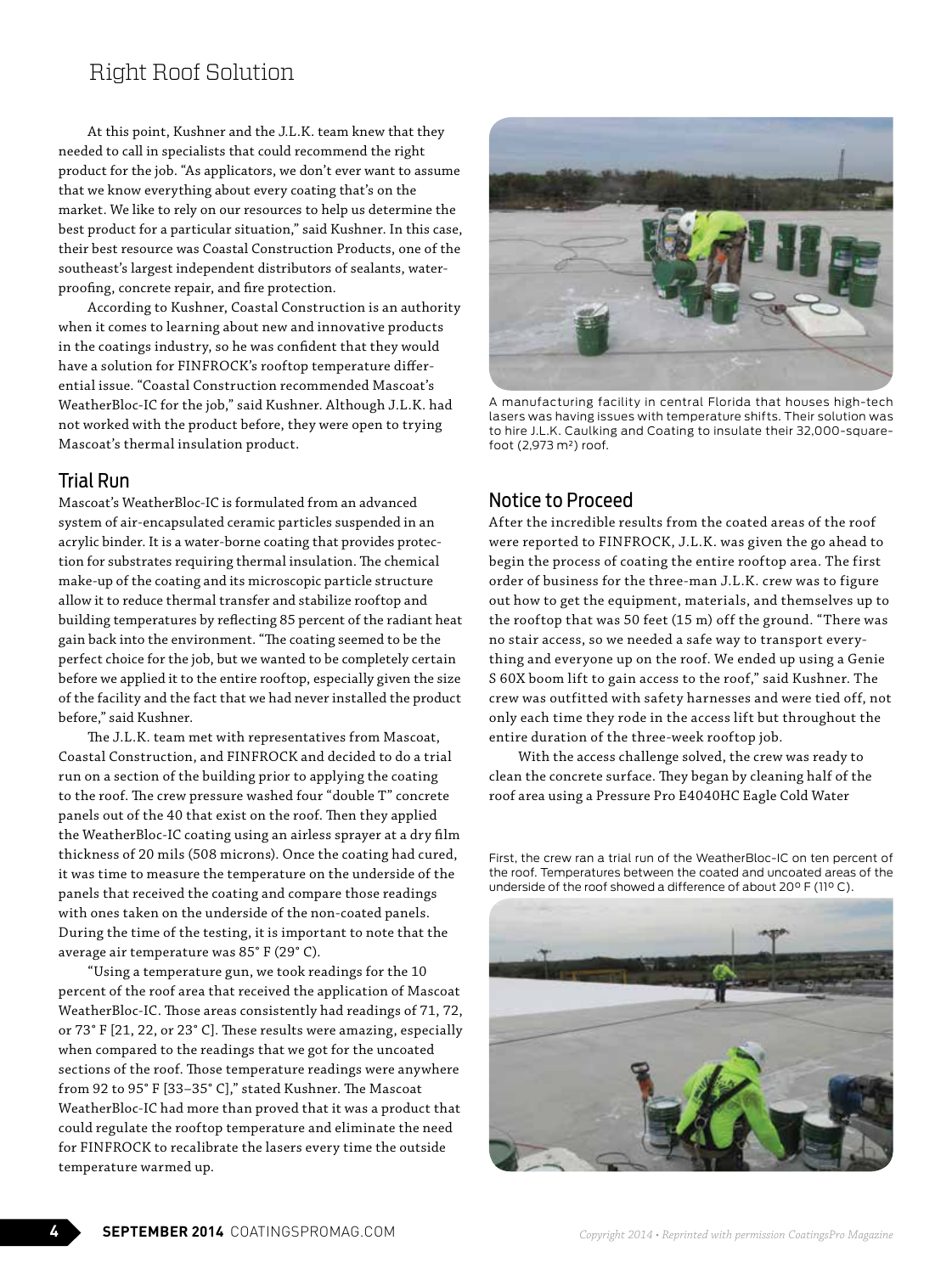

The three-person crew members wore safety harnesses and were tied off at all times, including while aboard the high reach access equipment that transported them on and off the rooftop.

Pressure Washer. This aggressive cleaning procedure rids the substrate of dirt, debris, and any other contaminants that could interfere with the adherence of the coating system.

Although many other coating systems require that at least one layer of primer be installed before the body coat application, this extra step is not necessary when using Mascoat's WeatherBloc-IC on concrete substrates. "Once the surface was clean and dry, the crew could start spraying the coating. This enabled the client to save money on materials and labor," said Kushner. Using a Graco GMax II 7900 airless sprayer, the crew put down the coating in two equal passes for an average total dry film thickness of 20 mils (508 microns). During the application process, the crew wore safety glasses, face masks, respirators, hard hats, gloves, and boots.

Once the coating system had been applied to the first half of the 80-foot-by-400-foot (24 m x 122 m) building, the crew repeated the cleaning and coating process on the second half. "It made sense to divide the project this way due to the size of the rooftop and the fact that we didn't yet have all of the coating material that we needed for the job in its entirety. We wanted to get started right away, and dividing the job into two sections allowed us to stay on schedule. By the time we finished coating the first half of the roof, we had received the rest of the material and were ready to complete the job without any delays," explained Kushner.

## High-Tech Solution

Overall, Kushner is extremely impressed with the outcome of the FINFROCK rooftop project, as are the rest of the parties involved. "J.L.K., Coastal Construction Products, Mascoat, and FINFROCK all worked together to find a viable solution, and we really did our homework to ensure that the product was the right choice for the job," said Kushner. He is quick to point out that testing an area of the roof was one aspect of the project that stands out as a high point. Not only did the temperature gun test results prove that Mascoat's WeatherBloc-IC would

# JOB AT **A GLANCE**

## PROJECT:

Insulate the roof of a facility in central Florida that houses high-tech lasers used in the manufacturing process of precast/pre-stressed concrete systems

## COATINGS CONTRACTOR:

J.L.K. Caulking and Coating 900 North Federal Hwy., Suite 208 Hallandale, FL 33009 (954) 493-9797 www.jlkmiami.com

## SIZE OF CONTRACTOR:

45 employees

## SIZE OF CREW:

3 crew members

## PRIME CLIENT:

FINFROCK DMC 2400 Apopka Blvd. Apopka, FL 32703 (407) 293-4000 www.finfrock.com

## SUBSTRATE:

Concrete "double T" roof panels

## CONDITION OF SUBSTRATE: Brand new

## SIZE OF JOB:

32,000 sq. ft. (2,973 m²)

## DURATION:

3 weeks

## UNUSUAL FACTORS/CHALLENGES:

» The roof had limited access, so the crew used a Genie S 60X boom lift to gain access to the roof

## MATERIALS/PROCESSES:

- » Coated ten percent of the roof with the WeatherBloc-IC as a trial run prior to applying the coating system to the entire roof area. The temperature on the underside of the roof was tested in both the coated and uncoated areas on a day with an outside temperature of 85° F (29° C). The coated areas had an average temperature of 72° F (22° C), while the uncoated areas had an average temperature of 92° F (33° C)
- » Pressure-washed the roof prior to the application of the coating to remove all dirt, debris, and contaminants
- » Spray-applied the WeatherBloc-IC at an average dry film thickness of 20 mils (508 microns). The coating was applied in two equal passes

## SAFETY CONSIDERATIONS:

- » Wore safety glasses, face masks, respirators, hard hats, gloves, and boots during the application process
- » Wore safety harnesses and were tied off at all times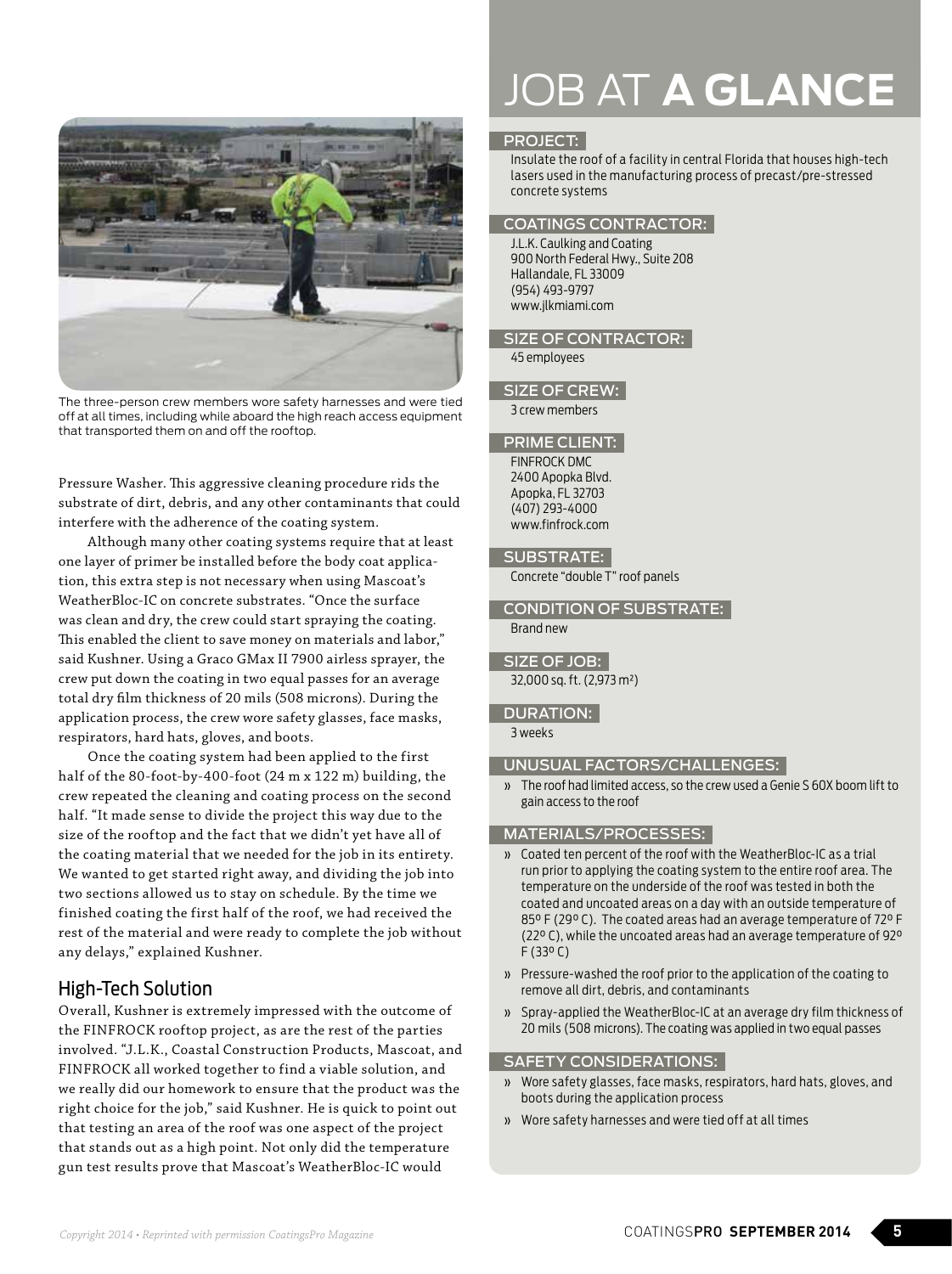## Right Roof Solution

regulate the rooftop temperature and eliminate the adverse effects of the hot Florida sun on FINFROCK's high-tech lasers, but it also gave the J.L.K. crew an opportunity to work with an unfamiliar coating material before applying it to a huge surface area.

Another highlight of the job for Kushner and his crew was working with a new product. "It is important to be open to trying new products, especially when they are recommended by trusted sources like Coastal Construction Products. It was great to work with Mascoat and see what their products are able to do for our clients," stated Kushner. He is happy to report that J.L.K. will once again be working with Mascoat WeatherBloc-IC in the fall of 2014. "It's a similar type of facility; however, this time the rooftop is  $64,000$  square feet [5,946 m<sup>2</sup>]," said Kushner. This will give the J.L.K. crew twice the surface area to demonstrate their application prowess and Mascoat's WeatherBloc-IC double the opportunity to show its thermal insulation ability. *CP*



Over the course of three weeks, the crew members finished the system. They pressure-washed the roof and then spray-applied two passes of the WeatherBloc-IC to achieve an average dry film thickness of 20 mils (508 microns).

# VENDOR **TEAM**

**Coastal Construction Products**

*Coating distributor*  3401 Philips Hwy Jacksonville, FL 32207 (904) 398-7171 www.coastal-fla.com

#### **Genie**

*Equipment manufacturer* 18340 NE 76th St. Redmond, WA 98052 (800) 536-1800 www.genielift.com

#### **Graco Inc.**

*Equipment manufacturer* 88 11th Ave. NE Minneapolis, MN 55413 (612) 623-6000 www.graco.com

#### **Mascoat**

*Coatings manufacturer*  4310 Campbell Rd. Houston, TX 77041 (800) 769-0233 www.mascoat.com

#### **Pressure-Pro**

*Equipment manufacturer* 7300 Commercial Cir. Fort Pierce, FL 34951 (772) 461-4486 www.pressure-pro.com